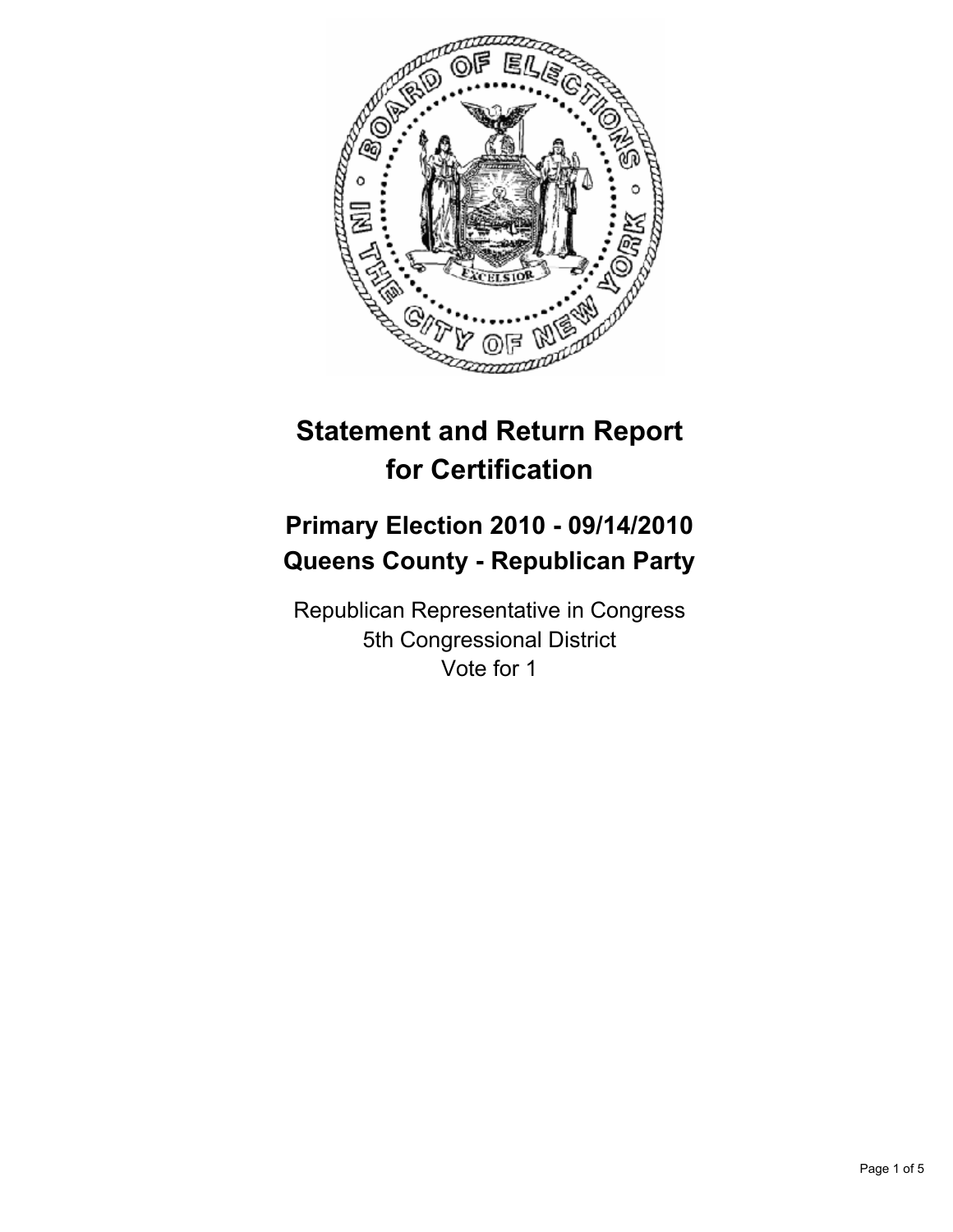

### **Assembly District 22**

| <b>PUBLIC COUNTER</b>          | 477 |
|--------------------------------|-----|
| <b>EMERGENCY</b>               | 2   |
| ABSENTEE/MILITARY              | 31  |
| <b>FEDERAL</b>                 | 4   |
| <b>AFFIDAVIT</b>               | 0   |
| ELIZABETH BERNEY               | 224 |
| <b>JAMES MILANO</b>            | 236 |
| HOWARD STERN (WRITE-IN)        |     |
| <b>ISAAC SASSON (WRITE-IN)</b> |     |
| JOSEPH MARTINEZ (WRITE-IN)     |     |
| <b>Total Votes</b>             | 463 |

## **Assembly District 24**

| PUBLIC COUNTER                  | 755 |
|---------------------------------|-----|
| <b>EMERGENCY</b>                | 0   |
| ABSENTEE/MILITARY               | 35  |
| <b>FEDERAL</b>                  | 8   |
| <b>AFFIDAVIT</b>                | 2   |
| ELIZABETH BERNEY                | 333 |
| <b>JAMES MILANO</b>             | 399 |
| <b>BOB FRIEDRICH (WRITE-IN)</b> | 2   |
| <b>Total Votes</b>              | 734 |

#### **Assembly District 25**

| <b>PUBLIC COUNTER</b> | 433 |
|-----------------------|-----|
| <b>EMERGENCY</b>      | 0   |
| ABSENTEE/MILITARY     | 12  |
| <b>FEDERAL</b>        | 4   |
| <b>AFFIDAVIT</b>      | 0   |
| ELIZABETH BERNEY      | 158 |
| <b>JAMES MILANO</b>   | 258 |
| BEN DOVER (WRITE-IN)  |     |
| BETTY BOOP (WRITE-IN) |     |
| <b>Total Votes</b>    | 418 |

### **Assembly District 26**

| <b>Total Votes</b>            | 1,838 |
|-------------------------------|-------|
| RICHARD G BERMUDEZ (WRITE-IN) |       |
| ELIO FORCINA (WRITE-IN)       |       |
| DUNNE (WRITE-IN)              |       |
| <b>JAMES MILANO</b>           | 1,232 |
| ELIZABETH BERNEY              | 603   |
| <b>AFFIDAVIT</b>              | 5     |
| <b>FEDERAL</b>                | 5     |
| ABSENTEE/MILITARY             | 78    |
| <b>EMERGENCY</b>              | 0     |
| PUBLIC COUNTER                | 1,861 |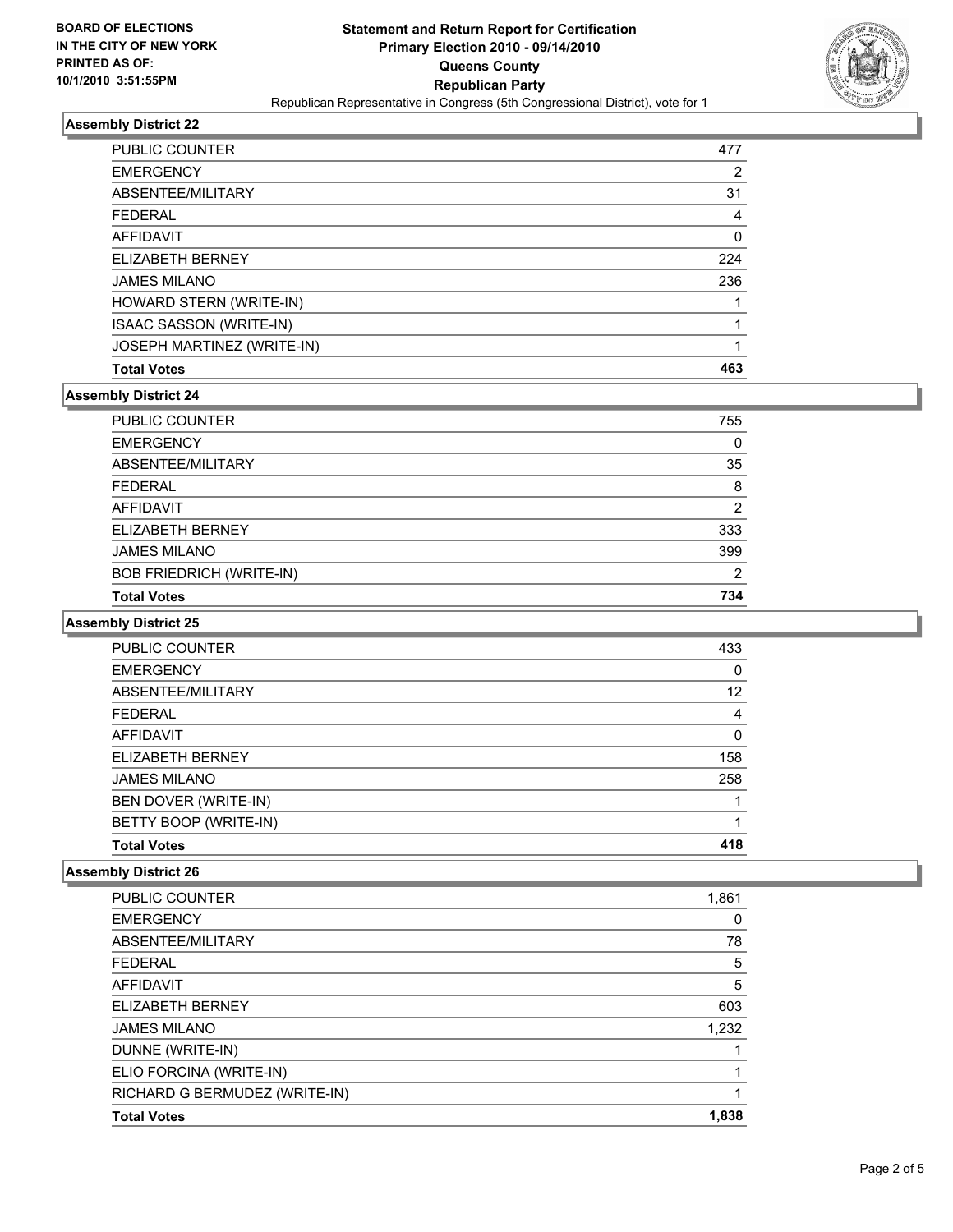

### **Assembly District 27**

| <b>PUBLIC COUNTER</b>  | 31       |
|------------------------|----------|
| <b>EMERGENCY</b>       | 0        |
| ABSENTEE/MILITARY      | 5        |
| <b>FEDERAL</b>         | $\Omega$ |
| AFFIDAVIT              |          |
| ELIZABETH BERNEY       | 17       |
| <b>JAMES MILANO</b>    | 18       |
| ROY GOODMAN (WRITE-IN) |          |
| <b>Total Votes</b>     | 36       |

## **Assembly District 29**

| <b>JAMES MILANO</b><br><b>Total Votes</b> | 6<br>14 |
|-------------------------------------------|---------|
| <b>ELIZABETH BERNEY</b>                   | 8       |
| <b>AFFIDAVIT</b>                          | 0       |
| <b>FEDERAL</b>                            |         |
| ABSENTEE/MILITARY                         |         |
| <b>EMERGENCY</b>                          |         |
| PUBLIC COUNTER                            | 16      |

#### **Assembly District 30**

| <b>Total Votes</b>  | 17 |
|---------------------|----|
| <b>JAMES MILANO</b> | 4  |
| ELIZABETH BERNEY    | 13 |
| <b>AFFIDAVIT</b>    | 0  |
| <b>FEDERAL</b>      |    |
| ABSENTEE/MILITARY   |    |
| <b>EMERGENCY</b>    | 0  |
| PUBLIC COUNTER      | 15 |

#### **Assembly District 33**

| <b>Total Votes</b>    | O        |
|-----------------------|----------|
| <b>JAMES MILANO</b>   | O        |
| ELIZABETH BERNEY      | O        |
| AFFIDAVIT             | O        |
| <b>FEDERAL</b>        | O        |
| ABSENTEE/MILITARY     |          |
| <b>EMERGENCY</b>      | $\Omega$ |
| <b>PUBLIC COUNTER</b> |          |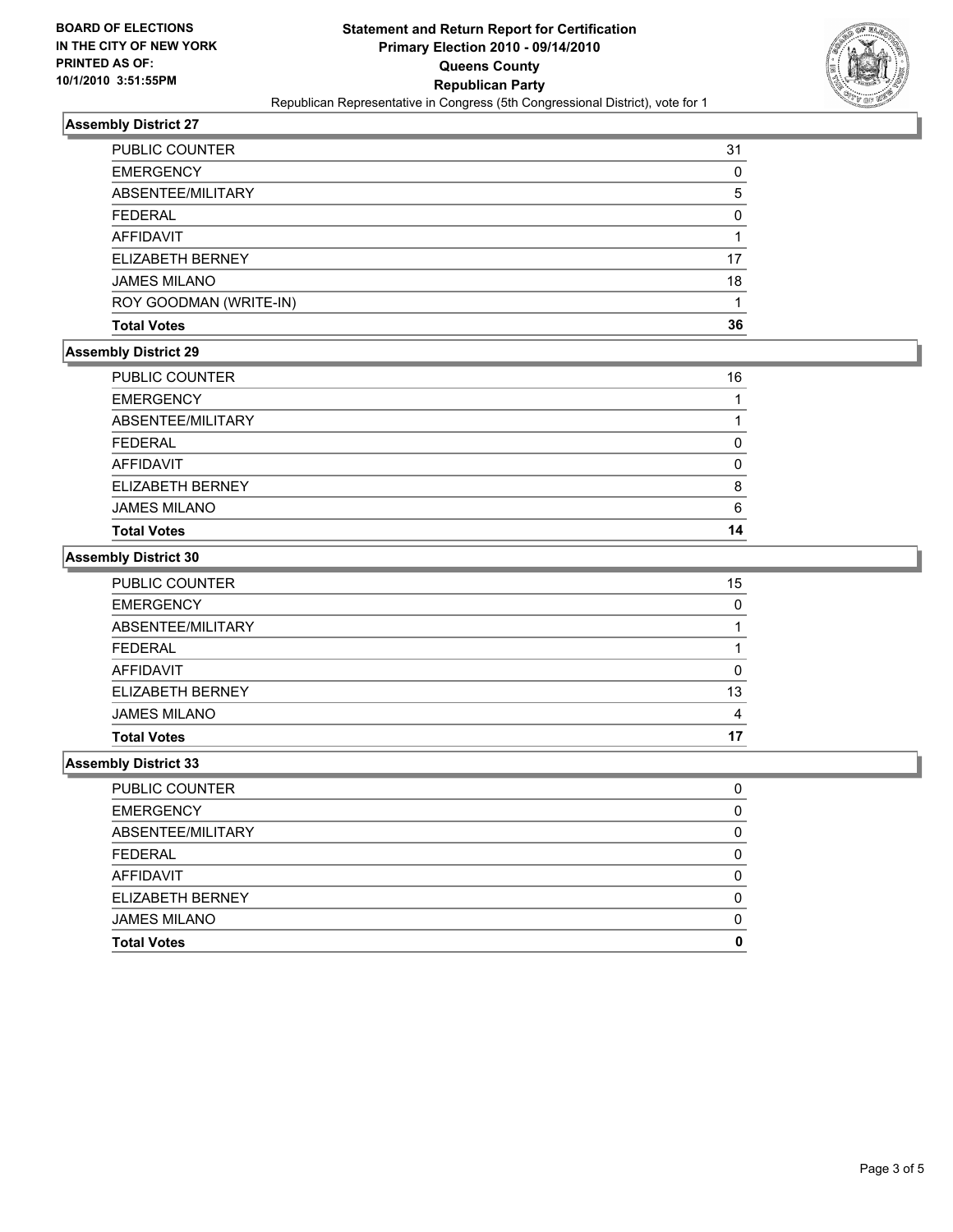

### **Assembly District 34**

| <b>PUBLIC COUNTER</b> | 14 |
|-----------------------|----|
| <b>EMERGENCY</b>      | 0  |
| ABSENTEE/MILITARY     |    |
| <b>FEDERAL</b>        | 0  |
| <b>AFFIDAVIT</b>      | 0  |
| ELIZABETH BERNEY      | 9  |
| <b>JAMES MILANO</b>   | 5  |
| <b>Total Votes</b>    | 14 |

## **Assembly District 35**

| <b>Total Votes</b>        | 160 |
|---------------------------|-----|
| CHARICE MORGAN (WRITE-IN) |     |
| <b>JAMES MILANO</b>       | 70  |
| ELIZABETH BERNEY          | 89  |
| AFFIDAVIT                 |     |
| <b>FEDERAL</b>            | 6   |
| ABSENTEE/MILITARY         | 21  |
| <b>EMERGENCY</b>          | 0   |
| <b>PUBLIC COUNTER</b>     | 156 |

## **Assembly District 39**

| <b>PUBLIC COUNTER</b> | 84 |
|-----------------------|----|
| <b>EMERGENCY</b>      |    |
| ABSENTEE/MILITARY     | າ  |
| <b>FEDERAL</b>        |    |
| AFFIDAVIT             | ິ  |
| ELIZABETH BERNEY      | 41 |
| <b>JAMES MILANO</b>   | 35 |
| <b>Total Votes</b>    | 76 |